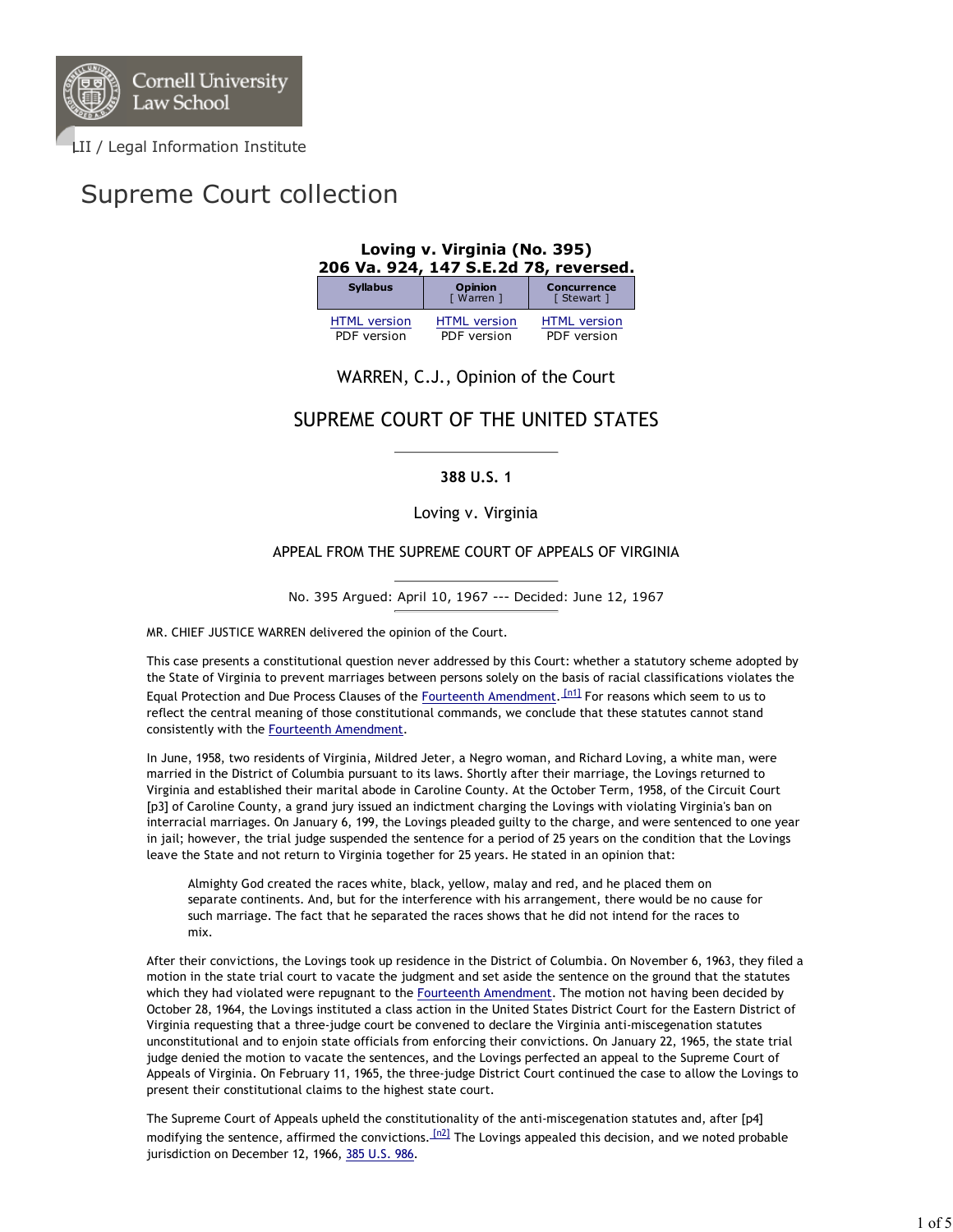The two statutes under which appellants were convicted and sentenced are part of a comprehensive statutory scheme aimed at prohibiting and punishing interracial marriages. The Lovings were convicted of violating § 258 of the Virginia Code:

*Leaving State to evade law.* -- If any white person and colored person shall go out of this State, for the purpose of being married, and with the intention of returning, and be married out of it, and afterwards return to and reside in it, cohabiting as man and wife, they shall be punished as provided in § 20-59, and the marriage shall be governed by the same law as if it had been solemnized in this State. The fact of their cohabitation here as man and wife shall be evidence of their marriage.

Section 259, which defines the penalty for miscegenation, provides:

*Punishment for marriage.* -- If any white person intermarry with a colored person, or any colored person intermarry with a white person, he shall be guilty of a felony and shall be punished by confinement in the penitentiary for not less than one nor more than five years.

Other central provisions in the Virginia statutory scheme are § 20-57, which automatically voids all marriages between "a white person and a colored person" without any judicial proceeding, <sup>[n3]</sup> and §§ 20-54 and 1-14 which, [p5] respectively, define "white persons" and "colored persons and Indians" for purposes of the statutory prohibitions.  $\frac{[n4]}{]}$  The Lovings have never disputed in the course of this litigation that Mrs. Loving is a "colored" person" or that Mr. Loving is a "white person" within the meanings given those terms by the Virginia statutes. [p6]

Virginia is now one of 16 States which prohibit and punish marriages on the basis of racial classifications. In5] Penalties for miscegenation arose as an incident to slavery, and have been common in Virginia since the colonial period. <sup>[n6]</sup> The present statutory scheme dates from the adoption of the Racial Integrity Act of 1924, passed during the period of extreme nativism which followed the end of the First World War. The central features of this Act, and current Virginia law, are the absolute prohibition of a "white person" marrying other than another "white person,"  $\frac{[n7]}{2}$  a prohibition against issuing marriage licenses until the issuing official is satisfied that [p7] the applicants' statements as to their race are correct, <sup>[n8]</sup> certificates of "racial composition" to be kept by both local and state registrars, <sup>[n9]</sup> and the carrying forward of earlier prohibitions against racial intermarriage. <sup>[n10]</sup>

I

In upholding the constitutionality of these provisions in the decision below, the Supreme Court of Appeals of Virginia referred to its 1965 decision in *Naim v. Naim,* 197 Va. 80, 87 S.E.2d 749, as stating the reasons supporting the validity of these laws. In *Naim,* the state court concluded that the State's legitimate purposes were "to preserve the racial integrity of its citizens," and to prevent "the corruption of blood," "a mongrel breed of citizens," and "the obliteration of racial pride," obviously an endorsement of the doctrine of White Supremacy. *Id.* at 90, 87 S.E.2d at 756. The court also reasoned that marriage has traditionally been subject to state regulation without federal intervention, and, consequently, the regulation of marriage should be left to exclusive state control by the Tenth Amendment.

While the state court is no doubt correct in asserting that marriage is a social relation subject to the State's police power, *Maynard v. Hill,* 125 U.S. 190 (1888), the State does not contend in its argument before this Court that its powers to regulate marriage are unlimited notwithstanding the commands of the Fourteenth Amendment. Nor could it do so in light of *Meyer v. Nebraska,* 262 U.S. 390 (1923), and *Skinner v. Oklahoma,* 316 U.S. 535 (1942). Instead, the State argues that the meaning of the Equal Protection Clause, as illuminated by the statements of the Framers, is only that state penal laws containing an interracial element [p8] as part of the definition of the offense must apply equally to whites and Negroes in the sense that members of each race are punished to the same degree. Thus, the State contends that, because its miscegenation statutes punish equally both the white and the Negro participants in an interracial marriage, these statutes, despite their reliance on racial classifications, do not constitute an invidious discrimination based upon race. The second argument advanced by the State assumes the validity of its equal application theory. The argument is that, if the Equal Protection Clause does not outlaw miscegenation statutes because of their reliance on racial classifications, the question of constitutionality would thus become whether there was any rational basis for a State to treat interracial marriages differently from other marriages. On this question, the State argues, the scientific evidence is substantially in doubt and, consequently, this Court should defer to the wisdom of the state legislature in adopting its policy of discouraging interracial marriages.

Because we reject the notion that the mere "equal application" of a statute containing racial classifications is enough to remove the classifications from the Fourteenth Amendment's proscription of all invidious racial discriminations, we do not accept the State's contention that these statutes should be upheld if there is any possible basis for concluding that they serve a rational purpose. The mere fact of equal application does not mean that our analysis of these statutes should follow the approach we have taken in cases involving no racial discrimination where the Equal Protection Clause has been arrayed against a statute discriminating between the kinds of advertising which may be displayed on trucks in New York City, *Railway Express Agency, Inc. v. New York,* 336 U.S. 106 (1949), or an exemption in Ohio's *ad valorem* tax for merchandise owned by a nonresident in a storage warehouse, *Allied Stores of Ohio,* [p9] *Inc. v. Bowers,* 358 U.S. 522 (1959). In these cases, involving distinctions not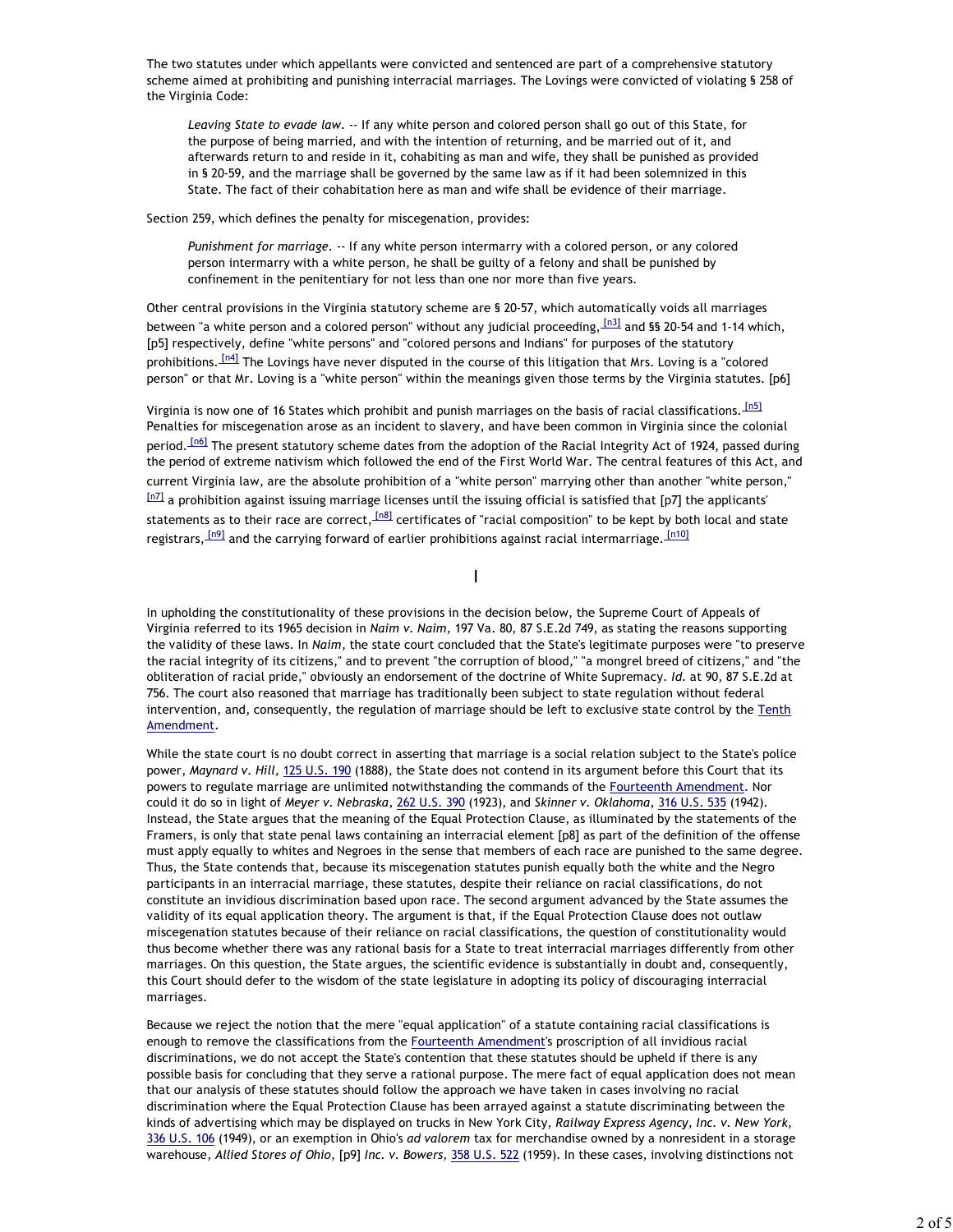drawn according to race, the Court has merely asked whether there is any rational foundation for the discriminations, and has deferred to the wisdom of the state legislatures. In the case at bar, however, we deal with statutes containing racial classifications, and the fact of equal application does not immunize the statute from the very heavy burden of justification which the Fourteenth Amendment has traditionally required of state statutes drawn according to race.

The State argues that statements in the Thirty-ninth Congress about the time of the passage of the Fourteenth Amendment indicate that the Framers did not intend the Amendment to make unconstitutional state miscegenation laws. Many of the statements alluded to by the State concern the debates over the Freedmen's Bureau Bill, which President Johnson vetoed, and the Civil Rights Act of 1866, 14 Stat. 27, enacted over his veto. While these statements have some relevance to the intention of Congress in submitting the Fourteenth Amendment, it must be understood that they pertained to the passage of specific statutes, and not to the broader, organic purpose of a constitutional amendment. As for the various statements directly concerning the Fourteenth Amendment, we have said in connection with a related problem that, although these historical sources "cast some light" they are not sufficient to resolve the problem;

[a]t best, they are inconclusive. The most avid proponents of the post-War Amendments undoubtedly intended them to remove all legal distinctions among "all persons born or naturalized in the United States." Their opponents, just as certainly, were antagonistic to both the letter and the spirit of the Amendments, and wished them to have the most limited effect.

*Brown v. Board of Education,* 347 U.S. 483, 489 (1954). *See also Strauder* [p10] *v. West Virginia,* 100 U.S. 303, 310 (1880). We have rejected the proposition that the debates in the Thirty-ninth Congress or in the state legislatures which ratified the Fourteenth Amendment supported the theory advanced by the State, that the requirement of equal protection of the laws is satisfied by penal laws defining offenses based on racial classifications so long as white and Negro participants in the offense were similarly punished. *McLaughlin v. Florida,* 379 U.S. 184 (1964).

The State finds support for its "equal application" theory in the decision of the Court in *Pace v. Alabama,* 106 U.S. 583 (1883). In that case, the Court upheld a conviction under an Alabama statute forbidding adultery or fornication between a white person and a Negro which imposed a greater penalty than that of a statute proscribing similar conduct by members of the same race. The Court reasoned that the statute could not be said to discriminate against Negroes because the punishment for each participant in the offense was the same. However, as recently as the 1964 Term, in rejecting the reasoning of that case, we stated "*Pace* represents a limited view of the Equal Protection Clause which has not withstood analysis in the subsequent decisions of this Court." *McLaughlin v. Florida, supra,* at 188. As we there demonstrated, the Equal Protection Clause requires the consideration of whether the classifications drawn by any statute constitute an arbitrary and invidious discrimination. The clear and central purpose of the Fourteenth Amendment was to eliminate all official state sources of invidious racial discrimination in the States. *Slaughter-House Cases,* 16 Wall. 36, 71 (1873); *Strauder v. West Virginia,* 100 U.S. 303, 307-308 (1880); *Ex parte Virginia,* 100 U.S. 339, 334-335 (1880); *Shelley v. Kraemer,* 334 U.S. 1 (1948); *Burton v. Wilmington Parking Authority,* 365 U.S. 715 (1961). [p11]

There can be no question but that Virginia's miscegenation statutes rest solely upon distinctions drawn according to race. The statutes proscribe generally accepted conduct if engaged in by members of different races. Over the years, this Court has consistently repudiated "[d]istinctions between citizens solely because of their ancestry" as being "odious to a free people whose institutions are founded upon the doctrine of equality." *Hirabayashi v. United States,* 320 U.S. 81, 100 (1943). At the very least, the Equal Protection Clause demands that racial classifications, especially suspect in criminal statutes, be subjected to the "most rigid scrutiny," *Korematsu v. United States,* 323 U.S. 214, 216 (1944), and, if they are ever to be upheld, they must be shown to be necessary to the accomplishment of some permissible state objective, independent of the racial discrimination which it was the object of the Fourteenth Amendment to eliminate. Indeed, two members of this Court have already stated that they

cannot conceive of a valid legislative purpose . . . which makes the color of a person's skin the test of whether his conduct is a criminal offense.

*McLaughlin v. Florida, supra,* at 198 (STEWART, J., joined by DOUGLAS, J., concurring).

There is patently no legitimate overriding purpose independent of invidious racial discrimination which justifies this classification. The fact that Virginia prohibits only interracial marriages involving white persons demonstrates that the racial classifications must stand on their own justification, as measures designed to maintain White Supremacy.  $\frac{[n11]}{]}$  We have consistently denied [p12] the constitutionality of measures which restrict the rights of citizens on account of race. There can be no doubt that restricting the freedom to marry solely because of racial classifications violates the central meaning of the Equal Protection Clause.

II

These statutes also deprive the Lovings of liberty without due process of law in violation of the Due Process Clause of the Fourteenth Amendment. The freedom to marry has long been recognized as one of the vital personal rights essential to the orderly pursuit of happiness by free men.

Marriage is one of the "basic civil rights of man," fundamental to our very existence and survival. *Skinner v.*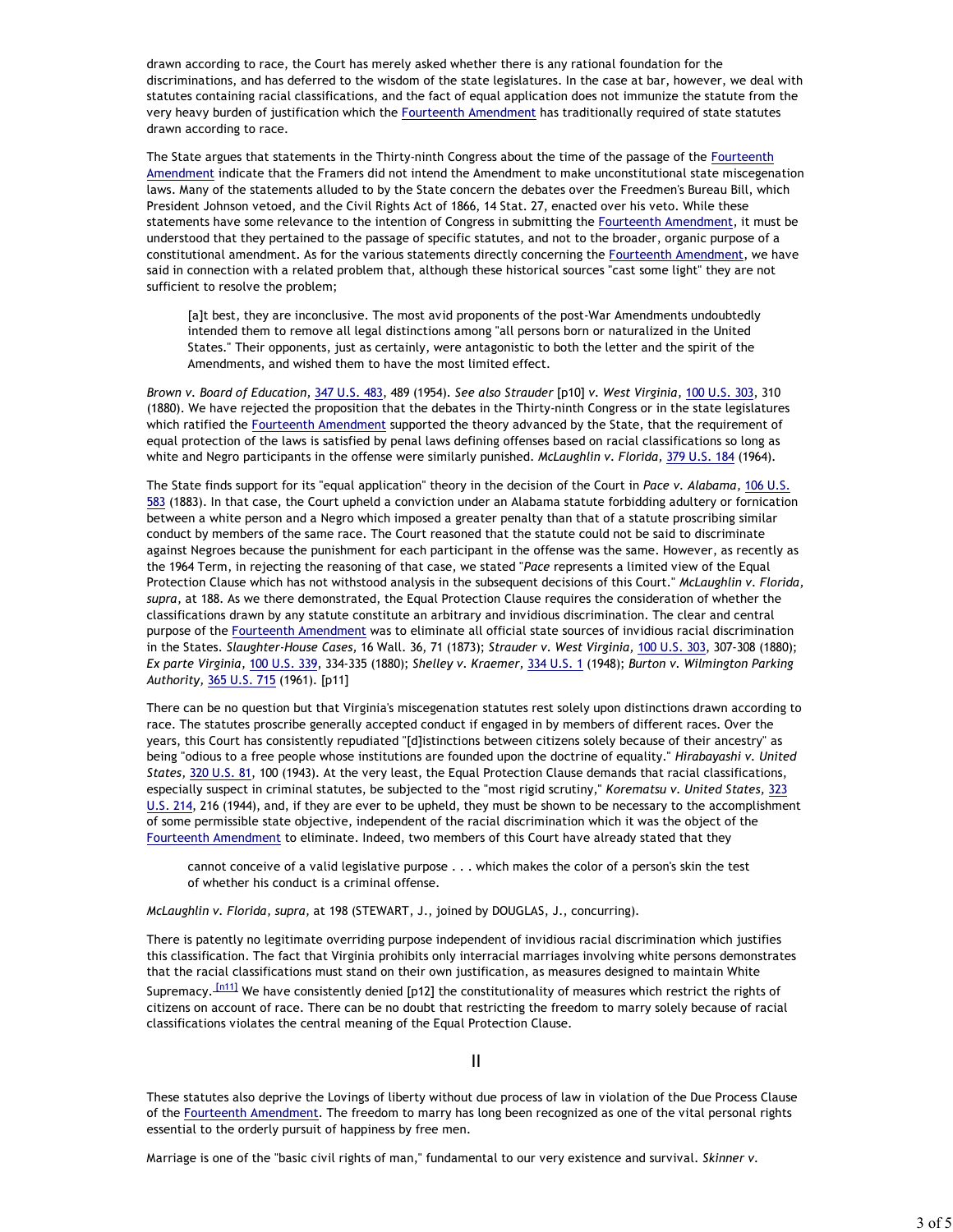*Oklahoma,* 316 U.S. 535, 541 (1942). *See also Maynard v. Hill,* 125 U.S. 190 (1888). To deny this fundamental freedom on so unsupportable a basis as the racial classifications embodied in these statutes, classifications so directly subversive of the principle of equality at the heart of the Fourteenth Amendment, is surely to deprive all the State's citizens of liberty without due process of law. The Fourteenth Amendment requires that the freedom of choice to marry not be restricted by invidious racial discriminations. Under our Constitution, the freedom to marry, or not marry, a person of another race resides with the individual, and cannot be infringed by the State.

These convictions must be reversed.

*It is so ordered.* [p13]

 $\frac{1}{2}$  Section 1 of the Fourteenth Amendment provides:

All persons born or naturalized in the United States and subject to the jurisdiction thereof, are citizens of the United States and of the State wherein they reside. No State shall make or enforce any law which shall abridge the privileges or immunities of citizens of the United States; nor shall any State deprive any person of life, liberty, or property, without due process of law; nor deny to any person within its jurisdiction the equal protection of the laws.

 $\frac{2}{1}$  206 Va. 924, 147 S.E.2d 78 (1966).

 $\frac{3}{2}$  Section 257 of the Virginia Code provides:

*Marriages void without decree.* -- All marriages between a white person and a colored person shall be absolutely void without any decree of divorce or other legal process.

Va.Code Ann. § 20-57 (1960 Repl. Vol.).

 $\frac{4}{1}$  Section 20-54 of the Virginia Code provides:

*Intermarriage prohibited; meaning of term "white persons."* -- It shall hereafter be unlawful for any white person in this State to marry any save a white person, or a person with no other admixture of blood than white and American Indian. For the purpose of this chapter, the term "white person" shall apply only to such person as has no trace whatever of any blood other than Caucasian; but persons who have one-sixteenth or less of the blood of the American Indian and have no other non-Caucasic blood shall be deemed to be white persons. All laws heretofore passed and now in effect regarding the intermarriage of white and colored persons shall apply to marriages prohibited by this chapter.

Va.Code Ann. § 20-54 (1960 Repl. Vol.).

The exception for persons with less than one-sixteenth "of the blood of the American Indian" is apparently accounted for, in the words of a tract issued by the Registrar of the State Bureau of Vital Statistics, by "the desire of all to recognize as an integral and honored part of the white race the descendants of John Rolfe and Pocathontas. . . ." Plecker, The New Family and Race Improvement, 17 Va.Health Bull., Extra No. 12, at 25-26 (New Family Series No. 5, 1925), cited in Wadlington, The *Loving* Case: Virginia's Anti-Miscegenation Statute in Historical Perspective, 52 Va.L.Rev. 1189, 1202, n. 93 (1966).

Section 1-14 of the Virginia Code provides:

*Colored persons and Indians defined.* -- Every person in whom there is ascertainable any Negro blood shall be deemed and taken to be a colored person, and every person not a colored person having one fourth or more of American Indian blood shall be deemed an American Indian; except that members of Indian tribes existing in this Commonwealth having one fourth or more of Indian blood and less than one sixteenth of Negro blood shall be deemed tribal Indians.

Va.Code Ann. § 1-14 (1960 Repl. Vol.).

 $5.$  After the initiation of this litigation, Maryland repealed its prohibitions against interracial marriage, Md.Laws 1967, c. 6, leaving Virginia and 15 other States with statutes outlawing interracial marriage: Alabama, Ala.Const., Art. 4, § 102, Ala.Code, Tit. 14, § 360 (1958); Arkansas, Ark.Stat.Ann. § 55-104 (1947); Delaware, Del.Code Ann., Tit. 13, § 101 (1953); Florida, Fla.Const., Art. 16, § 24, Fla.Stat. § 741.11 (1965); Georgia, Ga.Code Ann. § 53-106 (1961); Kentucky, Ky.Rev.Stat.Ann. § 402.020 (Supp. 1966); Louisiana, La.Rev.Stat. § 14:79 (1950); Mississippi, Miss.Const., Art. 14, § 263, Miss.Code Ann. § 459 (1956); Missouri, Mo.Rev.Stat. § 451.020 (Supp. 1966); North Carolina, N.C.Const., Art. XIV, § 8, N.C.Gen.Stat. § 14-181 (1953); Oklahoma, Okla.Stat., Tit. 43, § 12 (Supp. 1965); South Carolina, S.C.Const., Art. 3, § 33, S.C.Code Ann. § 20-7 (1962); Tennessee, Tenn.Const., Art. 11, § 14, Tenn.Code Ann. § 36-402 (1955); Texas, Tex.Pen.Code, Art. 492 (1952); West Virginia, W.Va.Code Ann. § 4697 (1961).

Over the past 15 years, 14 States have repealed laws outlawing interracial marriages: Arizona, California, Colorado, Idaho, Indiana, Maryland, Montana, Nebraska, Nevada, North Dakota, Oregon, South Dakota, Utah, and Wyoming.

The first state court to recognize that miscegenation statutes violate the Equal Protection Clause was the Supreme Court of California. *Perez v. Sharp,* 32 Cal.2d 711, 198 P.2d 17 (1948).